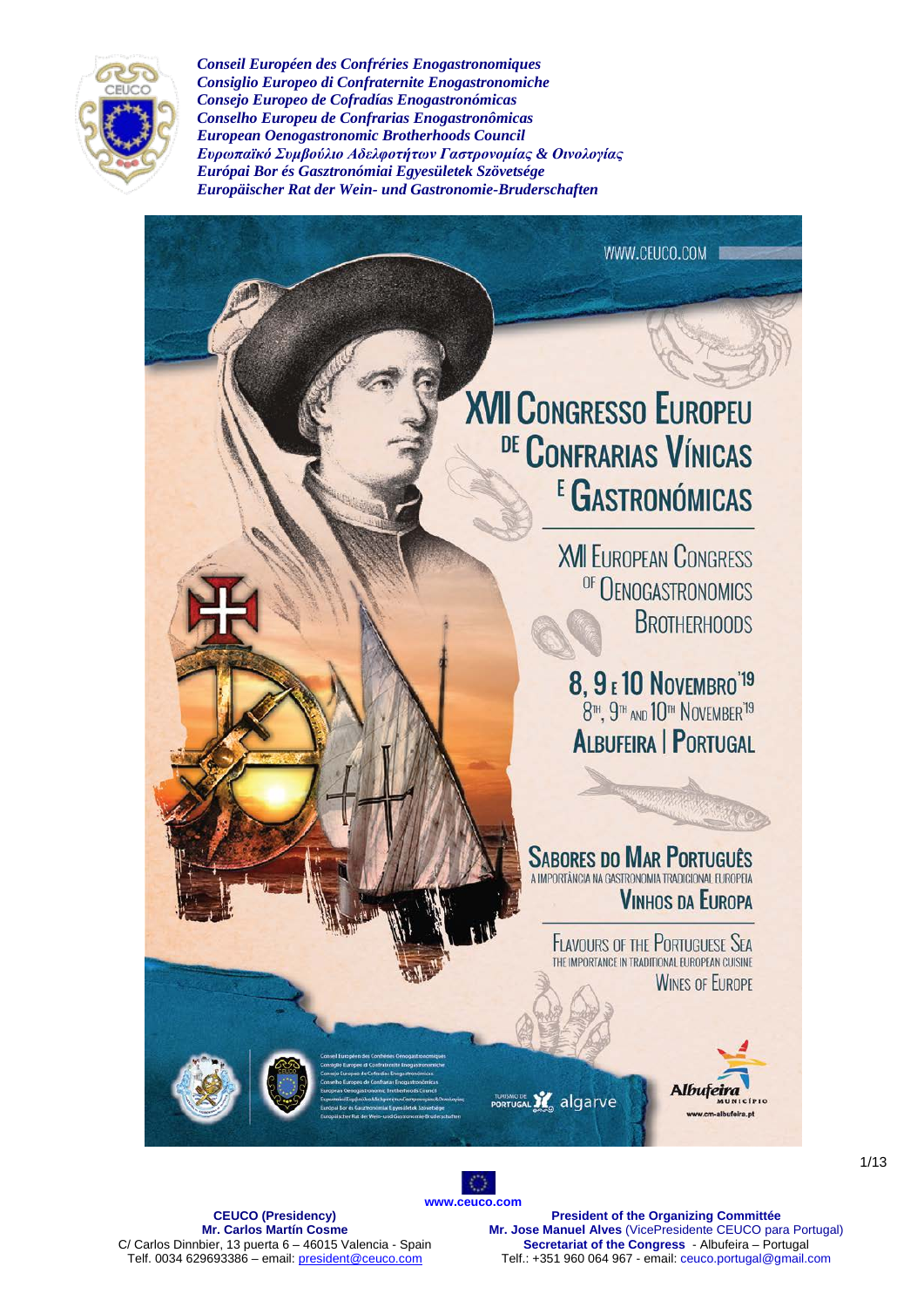

#### **XVII EUROPEAN CONGRESS OF OENOGASTRONOMIC BROTHERHOODS Albufeira (Algarve), 8th-9th-10th NOVEMBER 2019 Flavours of the portuguese sea.The importance of the European traditional gastronomy**

**Wines of Europe**

**PROGRAM**

| <b>Day</b> | <b>Timetable</b> | <b>Agenda</b>                                                                   |  |
|------------|------------------|---------------------------------------------------------------------------------|--|
| 8th        | 09:30            | Buses departure from the Grande Real Santa Eulalia hotel to Albufeira           |  |
| november   | 10.00            | Extraordinary chapter of the Association of Gastronomers of Algarve             |  |
| (Friday)   | 11.15            | Sample of products Promotion and tasting of Portuguese wines.                   |  |
|            | 12.15            | "La Lota continues". Buffet lunch (optional / 26 euros).                        |  |
|            | 13:15            | Animation with Folkloric accompaniments.                                        |  |
|            | 17.15            | Return to the Gran Real Santa Eulália Hotel                                     |  |
|            | 17:45            | Free time.                                                                      |  |
|            | 19:00            | General Assembly of CEUCO in the Grande Santa Eulalia hotel.                    |  |
|            | 20:30            | Dinner (optional) with animation in Hotel Sta. Eulalia - 30 euros/person        |  |
|            | 22:30            | Free time in Albufeira                                                          |  |
| 9th        |                  | Registration of participants and delivery of documents in the Hotel Grande      |  |
| november   | 09:00-09:45      | Real Santa Eulalia.                                                             |  |
| (Saturday) |                  |                                                                                 |  |
|            |                  | Congress opening                                                                |  |
|            | $10:00 - 10:05$  | Flavours of the portuguese sea. The importance of the European traditional      |  |
|            |                  | gastronomy. Wines of Europe                                                     |  |
|            |                  | Welcome from the organization authorities and the president of CEUCO            |  |
|            | $10:05 - 11:15$  | (Conseil Européen des Confréries) and of the Organizer Committee.               |  |
|            |                  | Papers presentation                                                             |  |
|            | $11:15 - 11:35$  | Pause. Coffee Break                                                             |  |
|            |                  | Awards AURUM 2011 (Europa-Excellence-Enogastronomic) and                        |  |
|            | $11:35-13:30$    | Ambassadors. Delivery of the sceptre to the country that will organize the next |  |
|            |                  | Congress.                                                                       |  |
|            | 13:45            | End of the first part of congress.                                              |  |
|            |                  | European Convivium - lunch with products offered by the brotherhoods and        |  |
|            |                  | Quality Food Product Exhibition. Animation with Folkloric accompaniments        |  |
|            | 14:00            | and acordeons.                                                                  |  |
|            |                  | Show cooking wih portuguese products by the Confraria dos Gastrónomos           |  |
|            |                  | do Algarve.                                                                     |  |
|            | 18:00            | <b>Free time</b>                                                                |  |
|            | 20.00            | Hotel Real Grande Santa Eulalia                                                 |  |
|            | 20:30            | Cocktail offered by the students of the School of tourism and tourism of        |  |
|            |                  | Portimão. Gala dinner offered by the municipality of Albufeira with             |  |
|            |                  | animation by Raquel Peters and the Al-Bhuera.                                   |  |

| <b>Day</b>            | <b>Timetable</b> | <b>Agenda – Second part of the Congress</b>                                                          |  |  |
|-----------------------|------------------|------------------------------------------------------------------------------------------------------|--|--|
| 10th Nov.<br>(Sunday) | 10:00            | Departure from the buses of the Organization to participate in the scheduled<br>activities.          |  |  |
|                       | 10:15            | Arrival at the Municipality. Reception by the Mayor Mr. Jose Carlos Rolo                             |  |  |
|                       | 11:15            | <b>Photo Group</b>                                                                                   |  |  |
|                       | 11:30            | Arrival to Chruch. Participation in the Mass with blessing to the Associations                       |  |  |
|                       | 12:30            | Parade of the Brotherhoods / Associations in Albufeira                                               |  |  |
|                       | 14:00            | Farewell lunch at the Albufeira multi-purpose pavilion with folk animation<br>(optional / 25 euros). |  |  |
|                       | 17:30            | End of Congress.                                                                                     |  |  |

O

**[www.ceuco.com](http://www.ceuco.com/) CEUCO (Presidency) Mr. Carlos Martín Cosme** C/ Carlos Dinnbier, 13 puerta 6 – 46015 Valencia - Spain Telf. 0034 629693386 – email[: president@ceuco.com](mailto:president@ceuco.com)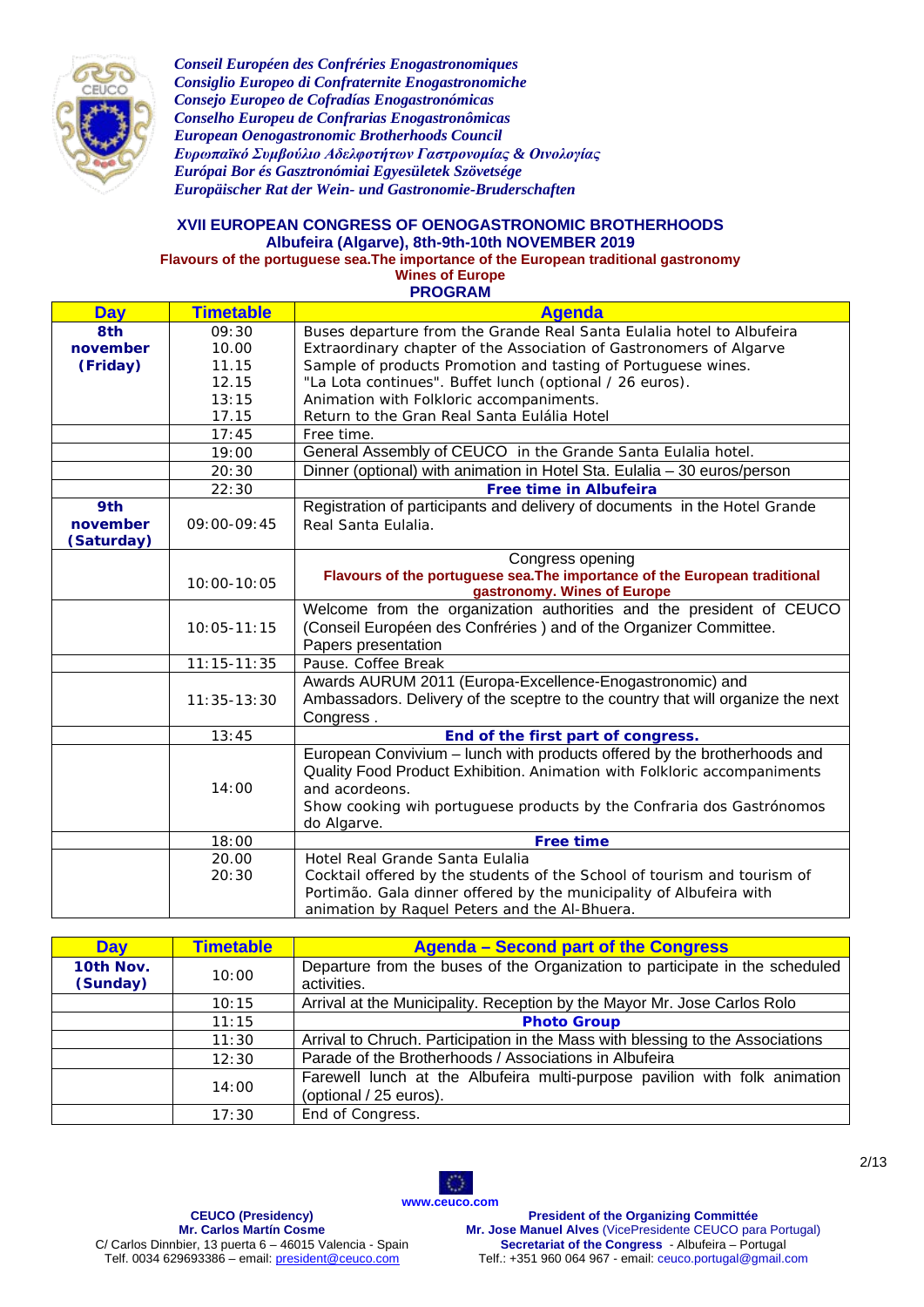

**XVII EUROPEAN CONGRESS OF OENOGASTRONOMIC BROTHERHOODS Albufeira (Algarve), 8th-9th-10th NOVEMBER 2019**

## **REGISTRATION TO THE CONGRESS**

**The registration to the Congress and hotel reservation is mandatory to be made with the Organization. Any other modality not made with the Congress Secretariat will have an additional increase of 30 euros per person added to the cost of theh inscription. Deadline: 18th october 2019. After this deadline, subject to availability**

| <b>Registration Fee (price per person)</b><br><b>SPECIAL OFFER</b><br>Inscriptions until July 15th will have a special discount on registration, hotels and transfers |                                                                                                            |                                                                                                |  |  |
|-----------------------------------------------------------------------------------------------------------------------------------------------------------------------|------------------------------------------------------------------------------------------------------------|------------------------------------------------------------------------------------------------|--|--|
| <b>MEMBERS OF CEUCO</b>                                                                                                                                               |                                                                                                            |                                                                                                |  |  |
| Until 15th july                                                                                                                                                       | Participation in all activities of the Congress<br>70€<br>scheduled for November 8-9-10, with the right to |                                                                                                |  |  |
| From 15th july until 18th october                                                                                                                                     | $90 \in$                                                                                                   | transport between activities (only for participants<br>who are hosted in the hotels set by the |  |  |
| After 18th october                                                                                                                                                    | 150€                                                                                                       | Organization). Documentation and gala dinner on<br>day $9th$ .                                 |  |  |

| <b>MEMBERS NOT OF CEUCO</b><br>(Subject to availability by CEUCO) |          |                                                                                                     |  |  |
|-------------------------------------------------------------------|----------|-----------------------------------------------------------------------------------------------------|--|--|
| Until 15th july                                                   | $90 \in$ | Participation in all activities of the Congress<br>scheduled for November 8-9-10, with the right to |  |  |
| From 15th july until 18th october                                 | 150 €    | transport between activities (only for participants<br>who are hosted in the hotels set by the      |  |  |
| After 18th october                                                | 180 €    | Organization). Documentation and gala dinner on<br>day $9th$ .                                      |  |  |

**The payment should be done within the period given**

NOTE **▶** In case of cancellation of the registration, hotel or other activity until October 18th, the **Organizing Committee of the Congress will refund the amount of the payment made, discounting € 10 as return costs. Cancellations made after this date will not be refunded.**

#### *Reservation RULES:*

1. All reservations are subject to: approval by CEUCO, the Organizing Committee and hotels.

2. After approval by CEUCO and hotel availability, participants will be informed of their acceptance and the hotel to proceed with the corresponding payment.

3. Registration will be considered effective once the bank transfer has been received.

4. All reservations will be made in order of arrival of the respective payments or bank transfers

**The products will be received as of October 30th, 2019 at: Grande Real Santa Eulalia Hotel - Ao c / de Sílvia Cruz Praia de Santa Eulália - 8200-916 Albufeira - Portugal**

**Praia de Santa Eulália – 8200-916 Albufeira – Portugal**

*The reception of the same must be confirmed with the Secretariat of the Congress*

*The Associations that do not provide any product for the "Gastronomic Exhibition" will have to pay 18 euros per person along with the registration.*



**CEUCO (Presidency) Mr. Carlos Martín Cosme** C/ Carlos Dinnbier, 13 puerta 6 – 46015 Valencia - Spain Telf. 0034 629693386 – email[: president@ceuco.com](mailto:president@ceuco.com)

**President of the Organizing Committée Mr. Jose Manuel Alves** (VicePresidente CEUCO para Portugal) **Secretariat of the Congress** - Albufeira – Portugal Telf.: +351 960 064 967 - email: ceuco.portugal@gmail.com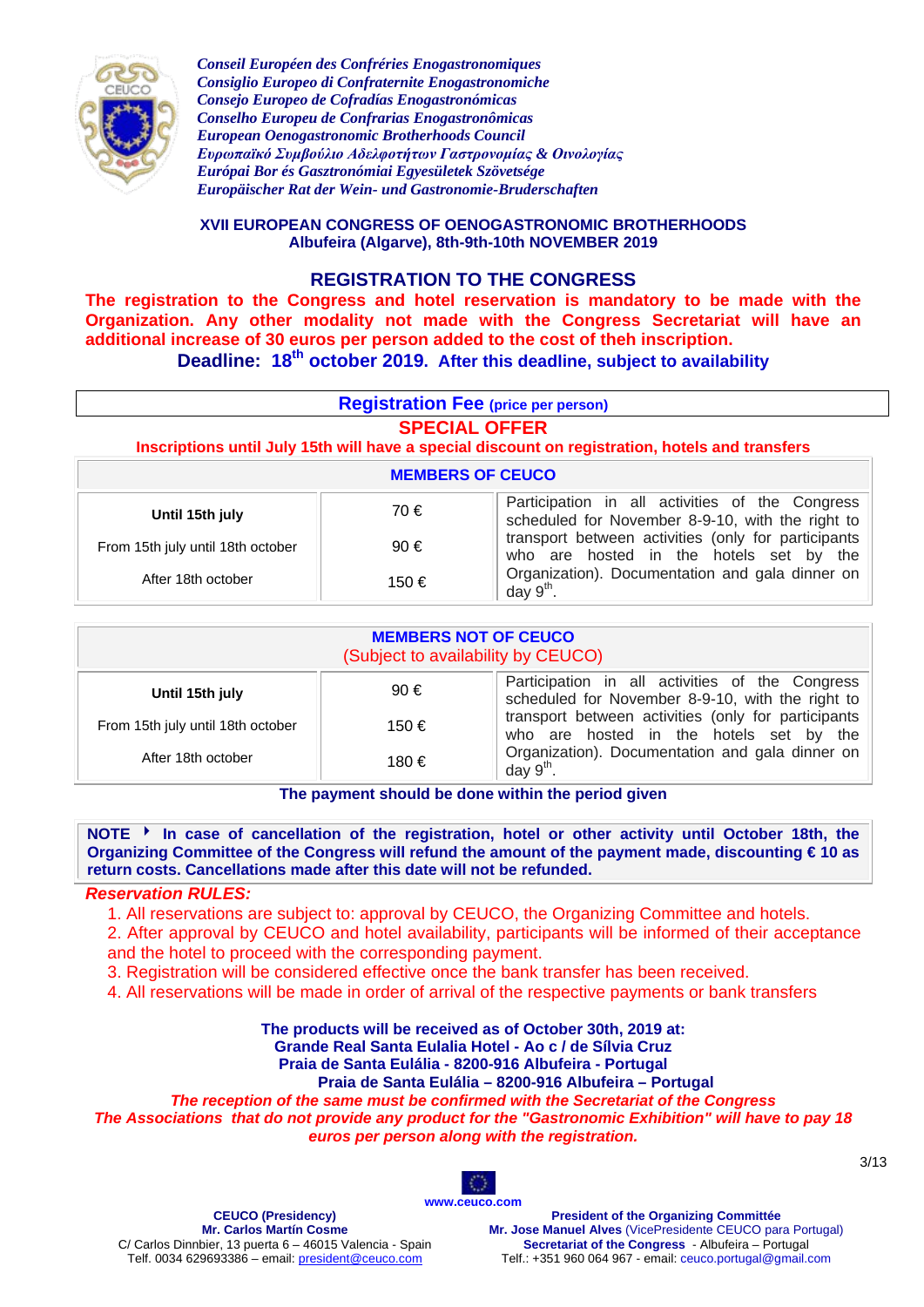

# **ACCOMMODATION**

**Observation:** The price of the hotel is **NOT** included in the price of the registration to the Congress. Said price must be added to these prices. The hotel reservation is subject to availability.

|                                                                                                                                                              | Hotel Real Santa Eulalia: Place where the Congress is celebrated                                       |                                      |                                                   |  |                     |                     |  |
|--------------------------------------------------------------------------------------------------------------------------------------------------------------|--------------------------------------------------------------------------------------------------------|--------------------------------------|---------------------------------------------------|--|---------------------|---------------------|--|
|                                                                                                                                                              | BOOKING FORM until 15 <sup>th</sup> july 2019                                                          |                                      |                                                   |  |                     |                     |  |
|                                                                                                                                                              | <b>PACKAGE:</b> (3 nights – November $8th, 9th$ , 10th): Mark on the selected hotel box                |                                      |                                                   |  |                     |                     |  |
|                                                                                                                                                              |                                                                                                        |                                      | Arrival to Albufeira 8th/11 and Departure 11th/11 |  |                     |                     |  |
|                                                                                                                                                              | <b>Bed &amp; Breakfast Buffet</b>                                                                      |                                      | <b>Room</b>                                       |  | 1 night             | 3 nights            |  |
|                                                                                                                                                              | <b>HOTEL***** Real Santa Eulália</b>                                                                   |                                      | Single & Duplo Run of the House                   |  | <b>84,00 euros</b>  | 237,00 euros        |  |
|                                                                                                                                                              | <b>HOTEL***** Real Santa Eulália</b>                                                                   |                                      | Quarto Single Vista Mar                           |  | <b>89,00 euros</b>  | <b>252,00 euros</b> |  |
|                                                                                                                                                              | <b>HOTEL***** Real Santa Eulália</b>                                                                   |                                      | <b>Quarto Duplo/Twin Vista Mar</b>                |  | <b>99,00 euros</b>  | <b>282,00 euros</b> |  |
|                                                                                                                                                              | <b>HOTEL**** Real Bellavista</b>                                                                       |                                      | Quarto Single e Duplo Classic                     |  | <b>55,00 euros</b>  | <b>140,00 euros</b> |  |
|                                                                                                                                                              | Extra-days for 4th, 5th, 6th or 7th november (reservation until 15th july)                             |                                      |                                                   |  |                     |                     |  |
|                                                                                                                                                              | <b>Bed &amp; Breakfast Buffet</b>                                                                      |                                      | <b>Room</b>                                       |  | 1 night             |                     |  |
|                                                                                                                                                              | <b>HOTEL***** Real Santa Eulália</b>                                                                   |                                      | Single & Duplo Run of the House                   |  | <b>79,00 euros</b>  |                     |  |
| <b>HOTEL***** Real Santa Eulália</b>                                                                                                                         |                                                                                                        |                                      | <b>Quarto Single Vista Mar</b>                    |  |                     | <b>84,00 euros</b>  |  |
| <b>HOTEL***** Real Santa Eulália</b>                                                                                                                         |                                                                                                        |                                      | Quarto Duplo/Twin Vista Mar                       |  |                     | <b>94,00 euros</b>  |  |
| <b>HOTEL**** Real Bellavista</b>                                                                                                                             |                                                                                                        | <b>Quarto Single e Duplo Classic</b> |                                                   |  | 45,00 euros         |                     |  |
|                                                                                                                                                              | Hotel Real Bellavista is 10 minutes from the Hotel Real Santa Eulalia where the Congress is celebrated |                                      |                                                   |  |                     |                     |  |
| <b>BOOKING FORM after 15th july 2019</b>                                                                                                                     |                                                                                                        |                                      |                                                   |  |                     |                     |  |
| PACKAGE: (3 nights - November 8 <sup>th</sup> , 9 <sup>th</sup> , 10th): Mark on the selected hotel box<br>Arrival to Albufeira 8th/11 and Departure 11th/11 |                                                                                                        |                                      |                                                   |  |                     |                     |  |
| <b>Bed &amp; Breakfast Buffet</b><br><b>Room</b><br>1 night                                                                                                  |                                                                                                        |                                      | 3 nights                                          |  |                     |                     |  |
|                                                                                                                                                              | <b>HOTEL***** Real Santa Eulália</b>                                                                   |                                      | Single & Duplo Run of the House                   |  | <b>94,00 euros</b>  | <b>267,00 euros</b> |  |
|                                                                                                                                                              | <b>HOTEL***** Real Santa Eulália</b>                                                                   |                                      | <b>Quarto Single Vista Mar</b>                    |  | <b>99,00 euros</b>  | <b>282,00 euros</b> |  |
|                                                                                                                                                              | HOTEL***** Real Santa Eulália                                                                          |                                      | <b>Quarto Duplo/Twin Vista Mar</b>                |  | <b>109,00 euros</b> | 312,00 euros        |  |

| Extra nights for days 4, 5, 6, 7 or 11 of November<br><b>Reservations after July 15 until October 18th</b> |                                    |                     |  |  |
|------------------------------------------------------------------------------------------------------------|------------------------------------|---------------------|--|--|
| <b>Bed &amp; Breakfast Buffet</b><br>1 night<br><b>Room</b>                                                |                                    |                     |  |  |
| <b>HOTEL***** Real Santa Eulália</b>                                                                       | Single & Duplo Run of the House    | <b>89,00 euros</b>  |  |  |
| <b>HOTEL***** Real Santa Eulália</b>                                                                       | <b>Quarto Single Vista Mar</b>     | <b>94,00 euros</b>  |  |  |
| <b>HOTEL***** Real Santa Eulália</b>                                                                       | <b>Quarto Duplo/Twin Vista Mar</b> | <b>104,00 euros</b> |  |  |
| <b>HOTEL**** Real Bellavista</b>                                                                           | Quarto Single e Duplo Classic      | <b>55,00 euros</b>  |  |  |

**HOTEL\*\*\*\* Real Bellavista Quarto Single e Duplo Classic 65,00 euros 170,00 euros**

**Hotel Santa Eulália Real Spa Thalasso -** [http://www.granderealsantaeulaliahotel.com](http://www.granderealsantaeulaliahotel.com/)

The utilisation of the Spa will have a special and confidential price for the participants of 15,00  $\epsilon$  by ticket and includes: Circuit of Thalassoterapia, sauna, hamman and gymnasium. In the treatments there will be a discount of 20% on the list that will be in Office of the Congress.

**Activities of Leisure in the Hotel:** 2 Fields of tenis | 1 external swimming pool climatizada | 1 inner swimming pool climatized | Fitness | Spa | Field of Tennis | Eases to play to the GOLF.

**General conditions for the accommodation: To keep a correct organization, booking the days of the Congress are due in the Congress Secretary. Any other method do not made by the Congress Secretary will lead to an extra charge of 30 € per person. Any other modality may not be entitled to buses set by the Organization.**.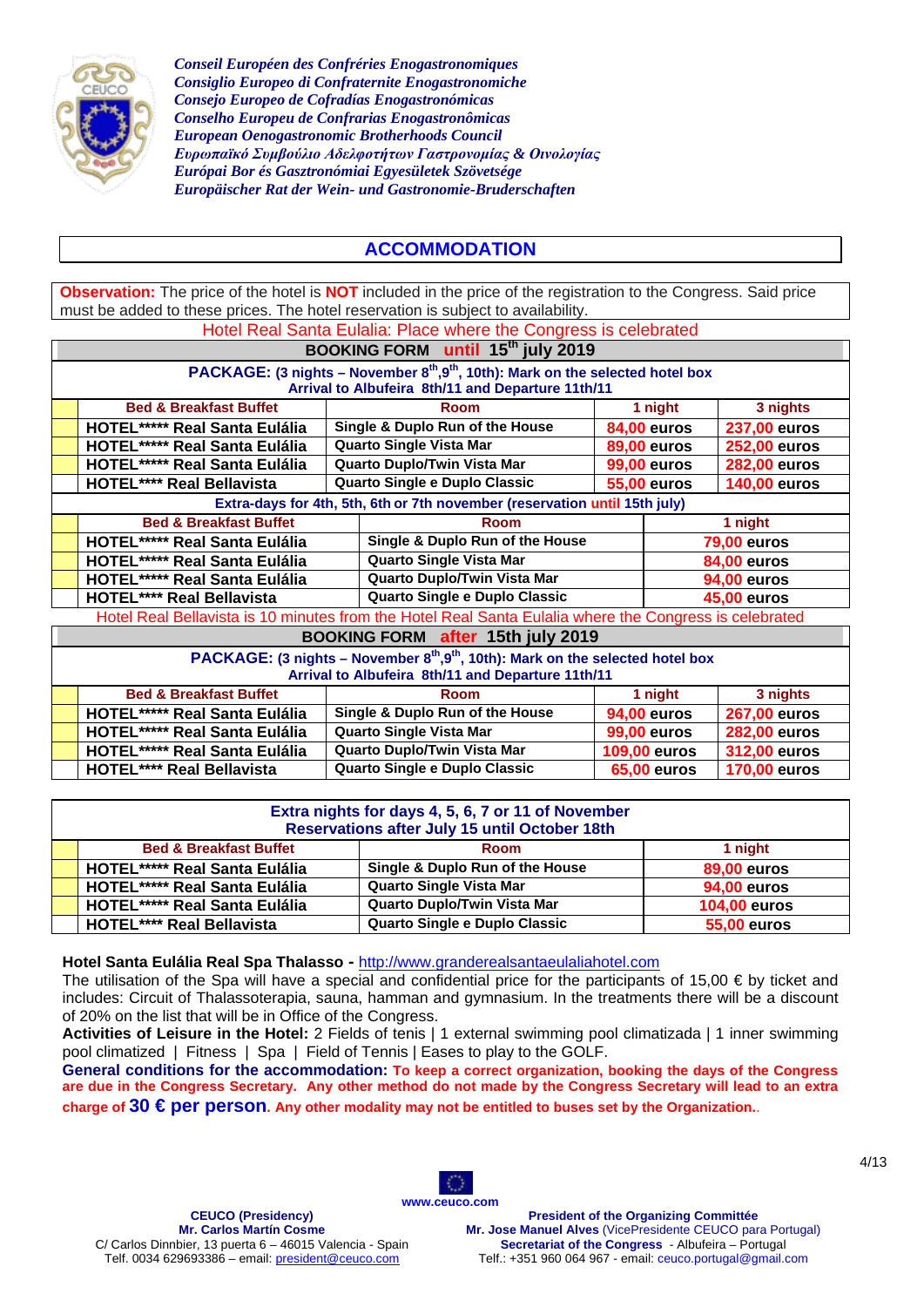

**Tour-Packages:** We put to disposal of the participants and companions the opportunity to visit and know some appearances of the social and cultural life of Portugal, suggesting some tourist points of Algarve in the following tourist programs prepared for you:

#### **Tour-Packages**

### **Monday, 4th november – TOUR TO TAVIRA (mínimum 25 persons)**



**TAVIRA** Place of crosses of different peoples and cultures - Phoenicians, Turdetans, Arabs, Jews - It was after the Christian recapture seat of a county with increasing influence in the kingdom of Portugal. Land of the King and of crucial importance for the success of the Portuguese expansion in the north of Africa in the XV and XVI centuries, saw its political, religious and economic prestige grow, which allows the development of a remarkable constructive and artistic activity, as it is exemplified by the famous school of Renaissance architecture by André Pilarte, and later, during the 18th century, the activity of the maestro Diego Tavares de Ataíde.

Hardly find in Portugal, as well as in Tavira, the constituent elements of a historic city of the Atlantic-Mediterranean estuary.

**10: 00h** Departure by bus from the REAL Sta. Eulália hotels. Visit to the Historical Center of Tavira, followed by lunch in Santa Luzia, the parish of Tavira, known as the capital of the octopus.

At 15:00 visit to the Town Hall of Tavira where they will be received by the President of the Municipality. Return to Albufeira at 17:00

- Price of the excursion per person (lunch included): **48 €**

**CEUCO (Presidency) Mr. Carlos Martín Cosme** C/ Carlos Dinnbier, 13 puerta 6 – 46015 Valencia - Spain Telf. 0034 629693386 – email[: president@ceuco.com](mailto:president@ceuco.com)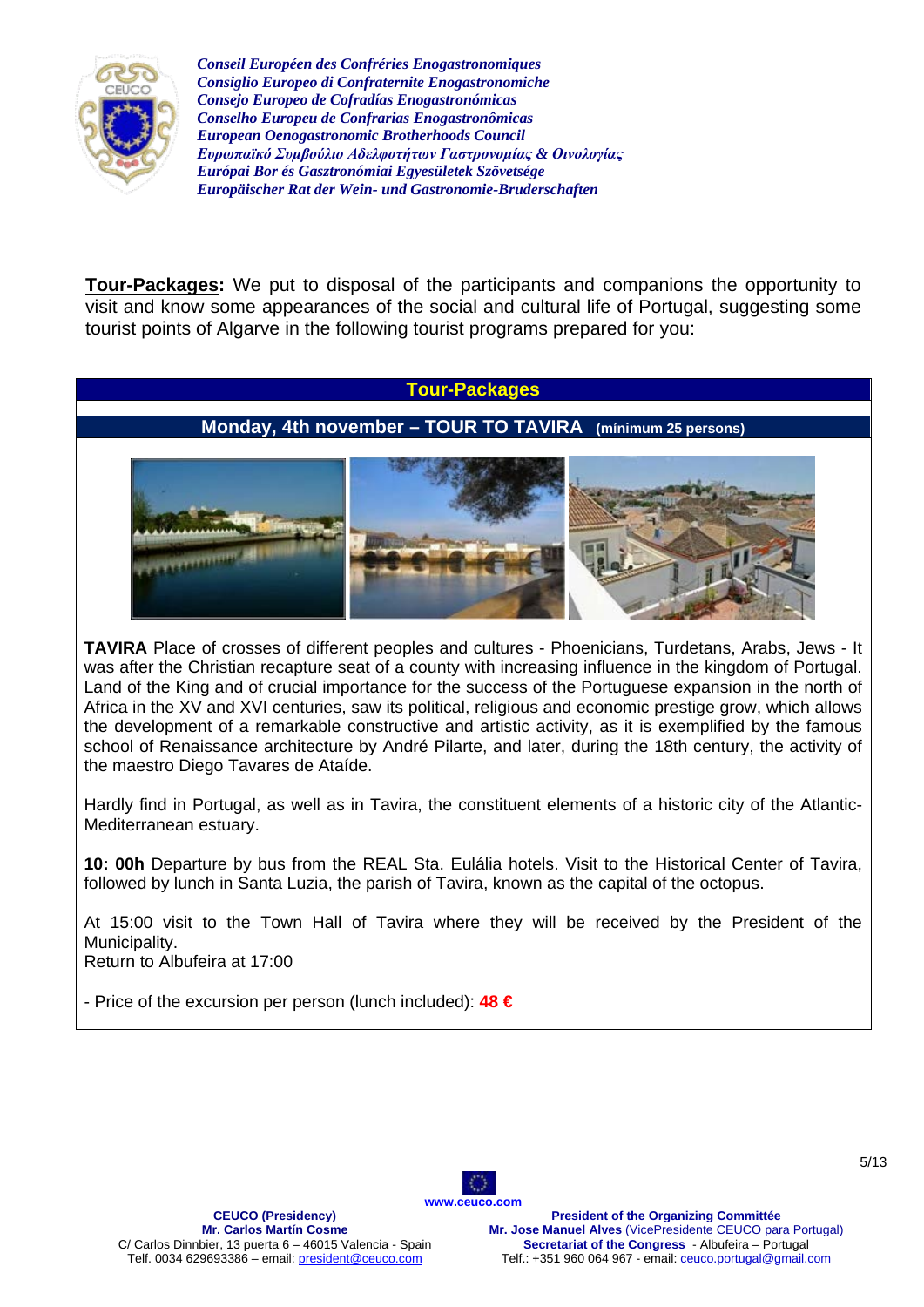

## **Tuesday, 5th november – TOUR TO SAGRES AND LAGOS (mínimum 25 persons)**



**SAGRES,** is a Portuguese town of Vila do Bispo municipality.

It is famous for the School of Sagres, the nautical school that Infante D. Henrique installed in the fifteenth century.

The parish was created in 1519, by dismemberment of Vila do Bispo. Until 1834, Sagres constituted an independent municipality. It had, in 1801, 413 inhabitants. At the moment it is freguesia of the municipality of Vila do Bispo.

It has a very rich heritage, such as:

Fortress of Sagres (tower and walls), at Punta de Sagres

Fortress of Cabo de San Vicente or Convent of Corvo

Fortress of Beliche or Fortress of Santo António do Beliche

Fort of Our Lady of the Guide or Fort of the Baleera

Cabo de San Vicente Lighthouse

Lighthouse of Sagres

**LAGOS** - Church of Santo António - Probably built under the reign of D. João V, was built to serve as a place of worship for the military of Lagos, belonging to the military administration. Danced in the earthquake of 1755, it was recovered in 1769 by order of Hugo Beaty, commander of the Lagos Infantry Regiment.

In 1924, the Church was classified as a National Monument. In 1931, the sacred art section of the Regional Museum of Lagos was installed in the sacristy of the Church.

**10: 00h** Departure by bus from the REAL Sta. Eulália hotels. Visit to Sagres (Fortress). Follow to Lagos where we will visit the Church of San. António Lunch in Lagos at the Bodega de Marina. Return to Albufeira at 5:00 p.m.

**[www.ceuco.com](http://www.ceuco.com/)**

**A** 

Price of the excursion per person (lunch included): **58€**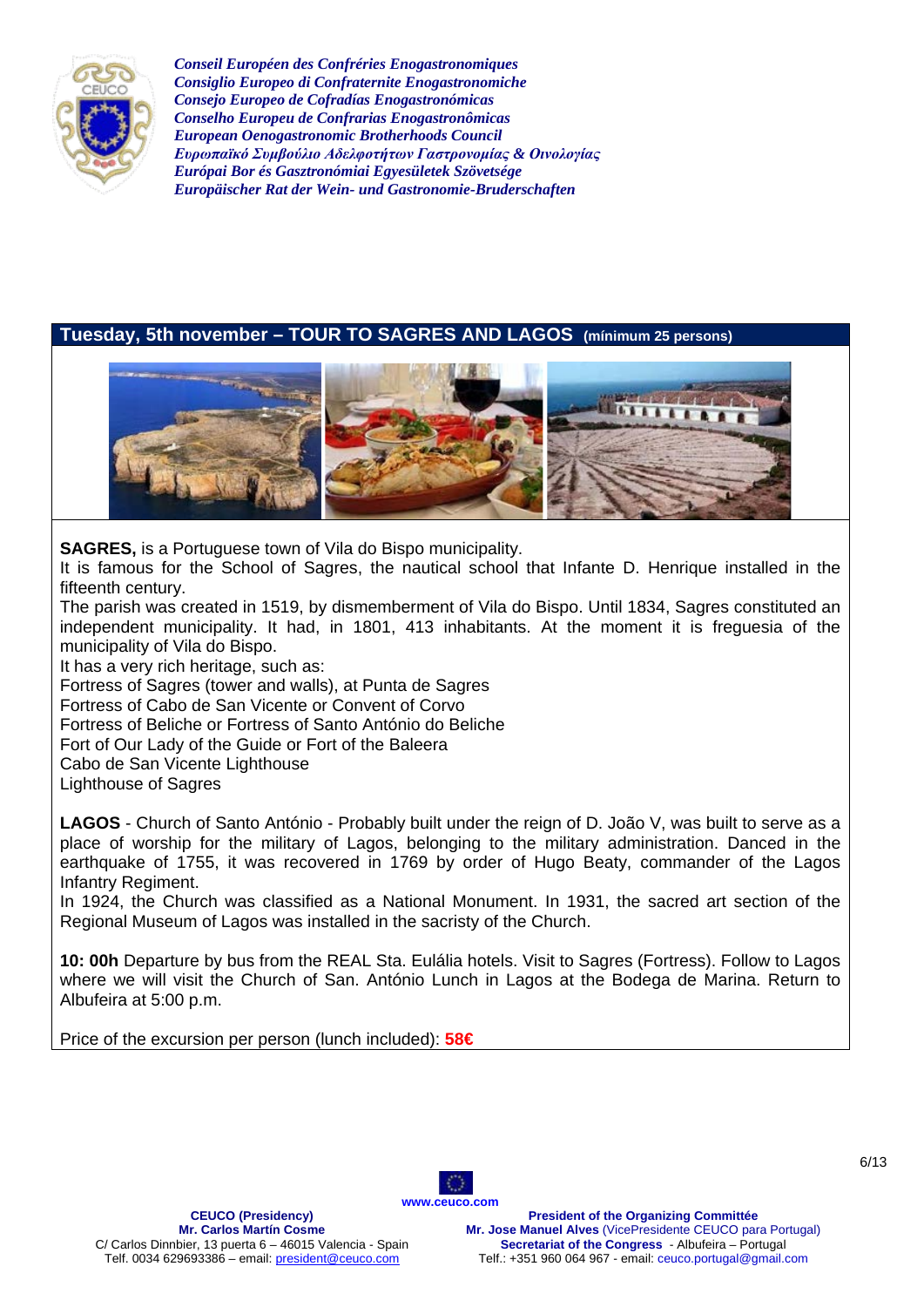

**Wednesday, 6th november – TOUR TO ALBUFEIRA (mínimum de 25 persons)**



**Albufeira** is a Portuguese city in the district of Faro, region and sub-region of the Algarve.

The municipality is limited to the west and northwest by the municipality of Silves, to the northeast and to the east by Loulé and to the south it has a wide coast in the Atlantic Ocean.

The toponym Albufeira comes from the Arabic word al-Buħayra, designation of s. VIII, which means the lagoon or by the sea, or, according to other specialists, castle of the sea, arranging altaneira and in amphitheater on the sea. The narrow streets, the old castle and the very white houses with their roofs and arches survive from the Arab period.

The current area of the municipality of Albufeira is occupied by man at least since 2000 a. C. The Romans gave him the designation of Baltum and the Arabs. that they occupied in 716, they named it Albuar or Albuhera.

Its castle, practically impenetrable due to its strategic position, was the last Arab stronghold to fall into the hands of King Alfonso III of Portugal. In the year 1250, in the year 1250, it was donated to the order of Avis.

The five centuries of Arab presence can speak of a profound alteration of the urban and rural reality that still today constitute a true Arab legacy. Advances in agricultural techniques (daughter-in-law, sugar gardens, orchards, etc.) are, on the other hand, white houses with roofs and winding streets, in addition to innumerable linguistic influences.

From the 1960s, Albufeira has become a great tourist city of international renown. The town was elevated to the city through the law of August 23, 1986.

**10: 00h** Departure by bus from REAL Sta. Eulália hotels. Visit to Paderne, Ojos de Agua, Historical Center, etc. Around 13:30, lunch at the La Lagosteira restaurant with Algarve gastronomy tasting. Return to the hotels at 17:00

O

Price of the excursion (lunch included): **48 €**

Dinner (optional) at Restaurante Lagosteira - Price per person: **35 €**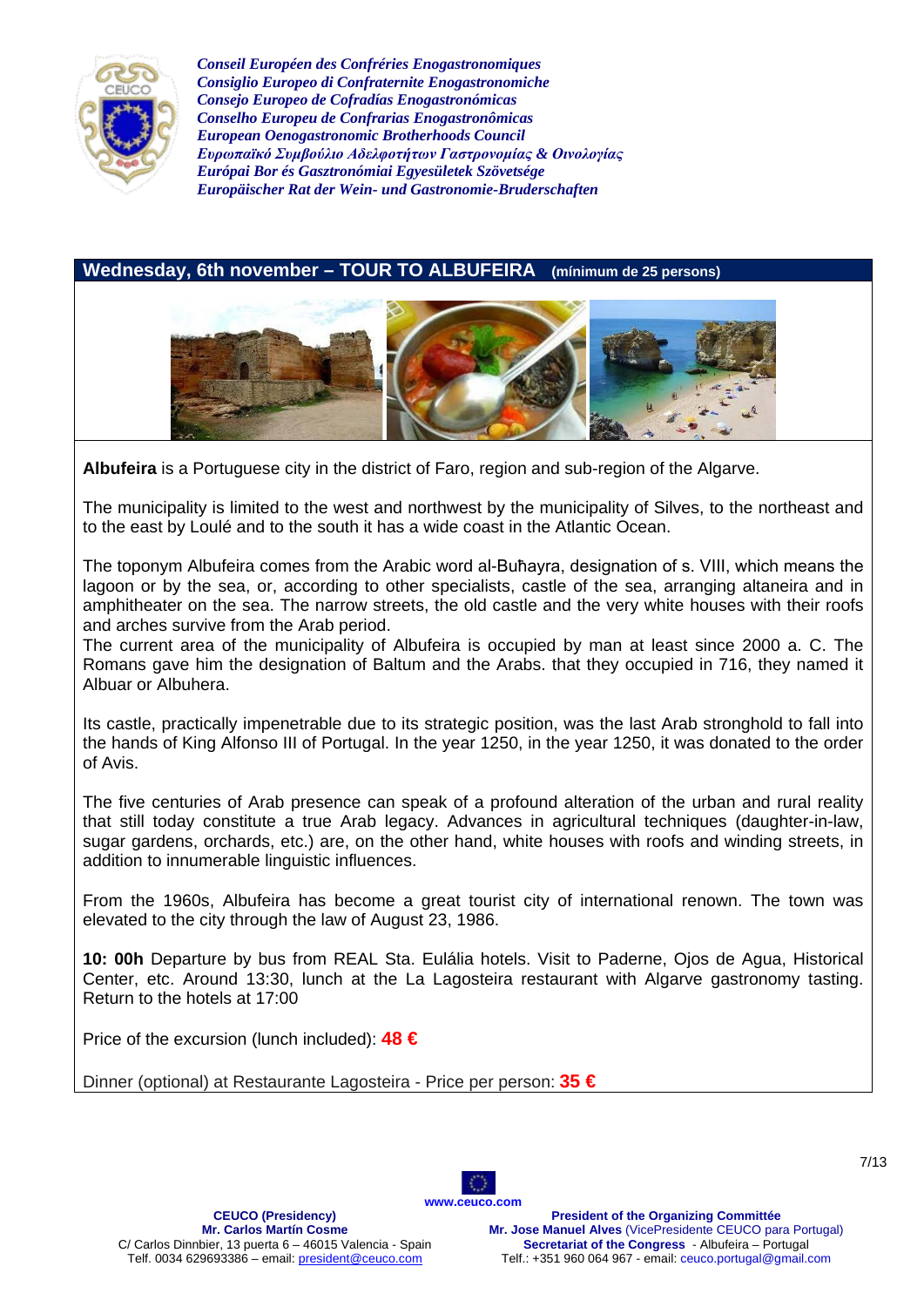

# **Thursday, 7th november – TOUR TO QUINTA DOS VALES (mínimum 25 persons)**



**LA QUINTA DE LOS VALES** is located in Estombar, in the municipality of LAGOA. Lagoa is a Portuguese city belonging to the district of Faro, in the province, the Algarve region.

Long before the reported accomplishments of D. Palo Peres Correia (1242-1246) Laguna Earth were being conquered from the Arabs and thus integrated into the kingdom of Portugal, sticking to the term of the land of Silves.

In the middle of 1550, at the request of Queen Dom Catalina of Hapsburg, the Carmelite friars of the Old Observance were established in those lands, and an important monastic space of that same religious order was founded: the Convent of Our Lady of Carmen.

The 16 of January of 1773 by alvara of the king D. Jose I was created the municipality of Lagoa, having been elevated to the condition of town to its main town - Lagoa.

According to historical sources, the primitive agglomerate of Lagoa was born around a lagoon, whose swamps were dry with the purpose of creating fertile lands and houses where the towns of the Muslim empire ended up being installed.

**QUINTA DE LOS VALES** - Much more than a simple winery, in addition to producing award-winning wines, it organizes events of all sizes and various activities for groups and families, providing accommodation based on the concept of wine tourism. The art produced by the owner of the Quinta, Karl Stock, promises to delight. Wine test and lunch.

**10: 00h** Departure by bus from the REAL Sta. Eulália hotels. Visit to Carvoeiro, continuing towards Quinta dos Vales, wine tasting and lunch. Return to Albufeira at 17:00

Price of the excursion (lunch included): **58 €**

Dinner (optional) at Restaurante Garrafeira Venezia - Price per person: **35 €**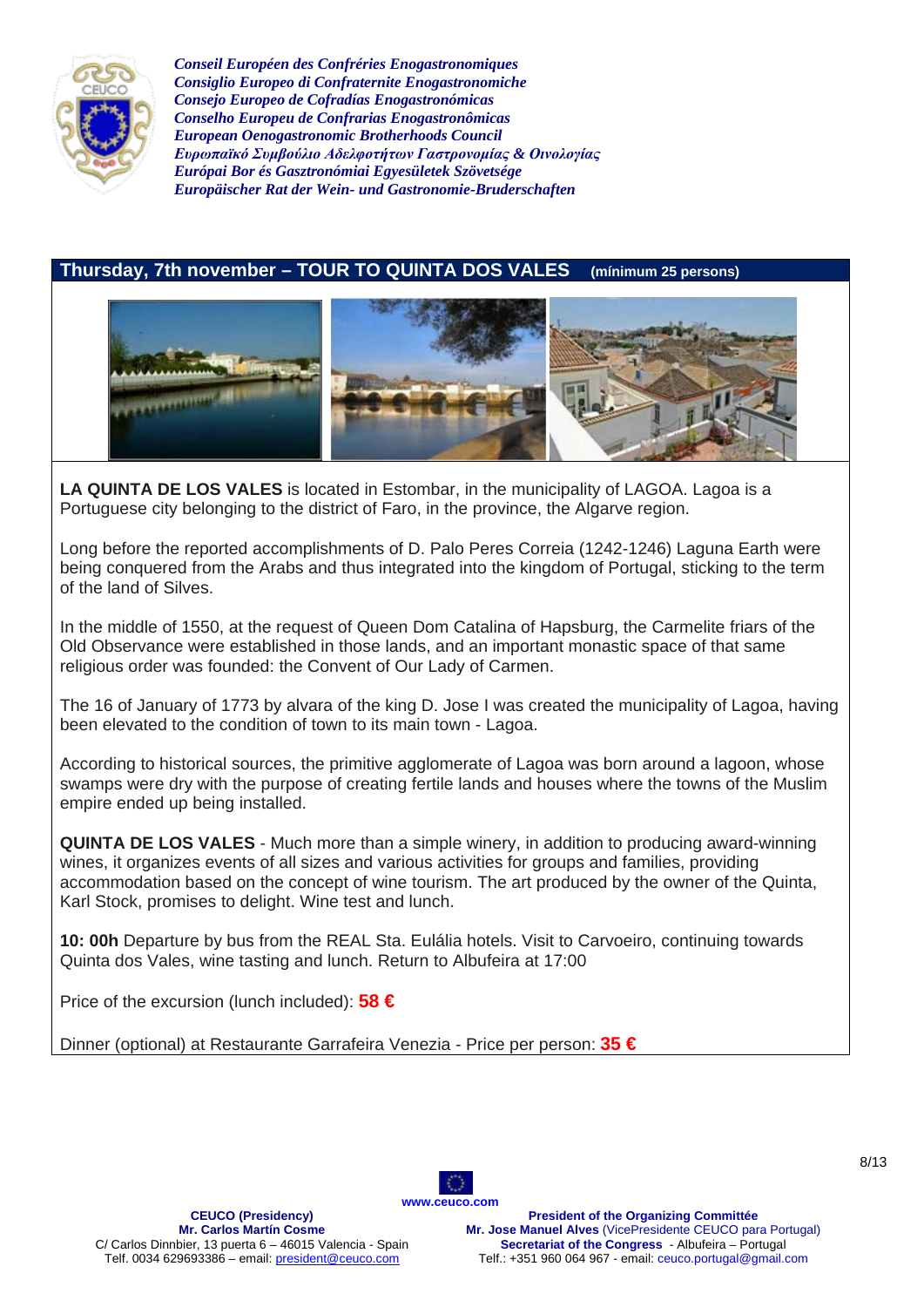



This day you can enjoy culinary specialties based on Portuguese seafood that dominate this lunch in which we can taste various types of fish, seafood and Portuguese preserves.

• 09: 30h Bus departure from Real Sta. Eulalia hotels;

• 10.15h Extraordinary Chapter of the Guild of Gastronomers of the Algarve, with Enthronement of European Cofrades;

- 11:00 Promotion and tasting of Portuguese wines;
- 12.00h Show Cooking;
- 13:00 Presentation and tasting of products and preserves of the Portuguese sea;
- 13: 30h buffet lunch "the flavors of the Portuguese sea";
- 17:00 pm Return to the hotel.

In the catering spaces created for this purpose, you can find: sepia feijoada, shrimp, grilled sardines, seasoned mackerel, among many other dishes of Portuguese cuisine.

Price of the excursion (lunch included):**26 €**



**20:30 Welcome buffet dinner at the Hotel Grande Real Santa Eulalia Restaurant** Opportunity to receive the friends of the eight member countries of the CEUCO and live with the principle of this European Council "Friendship and Fraternity" Algarve gastronomy menu with animation. Price per person:**30 €**

> **O [www.ceuco.com](http://www.ceuco.com/)**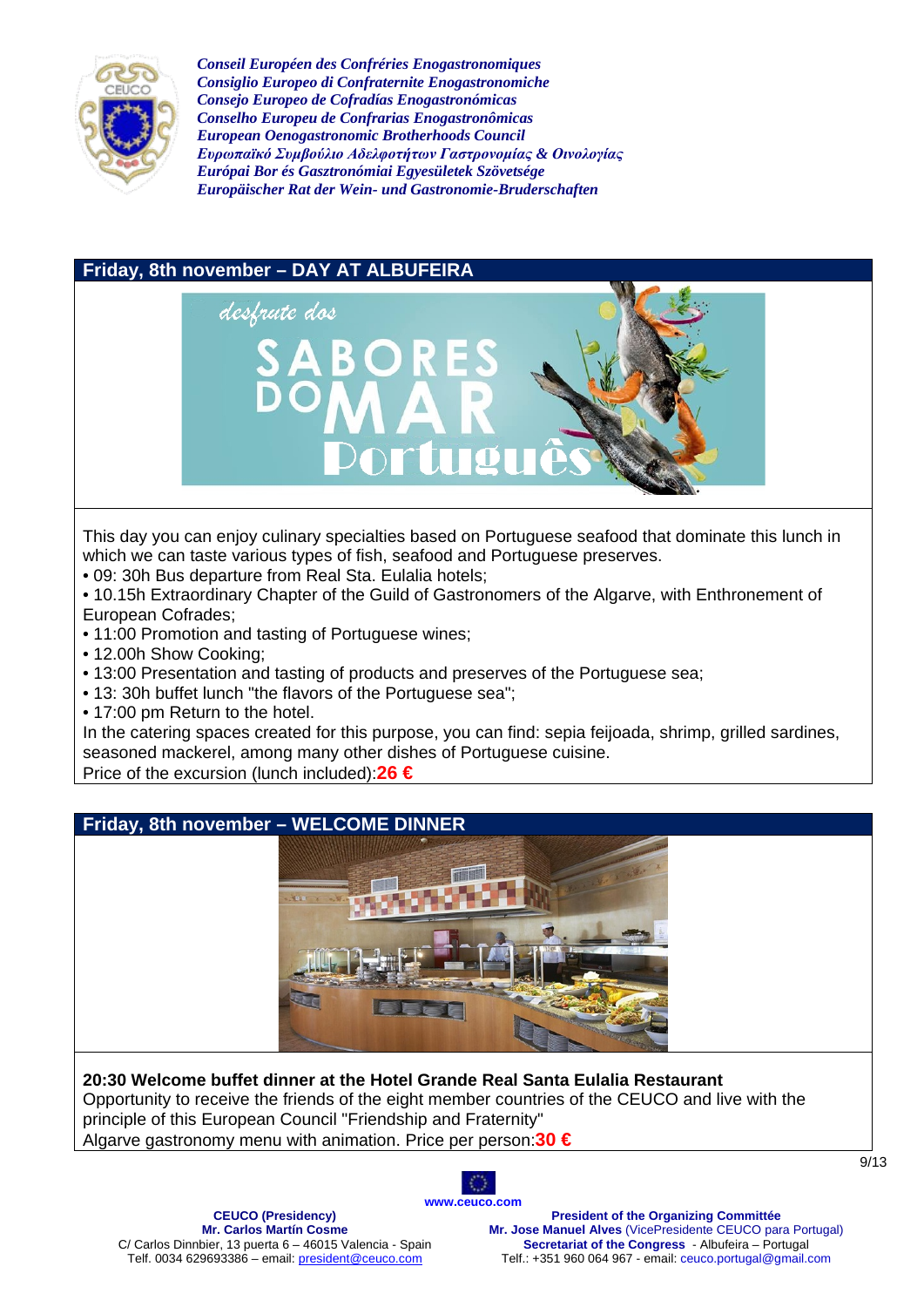



#### **XVII EUROPEAN CONGRESS OF CEUCO ACCORDING TO PROGRAM**



The food of the Algarve is transmitted by tradition. It's like a product of collective genius. Nobody invented it and they invented it all.

In the Algarve there is no land that does not register the specialty of a different, wise, fine bite, true symphony of flavors always sublime.

Price per person: **25 €**

O **[www.ceuco.com](http://www.ceuco.com/)**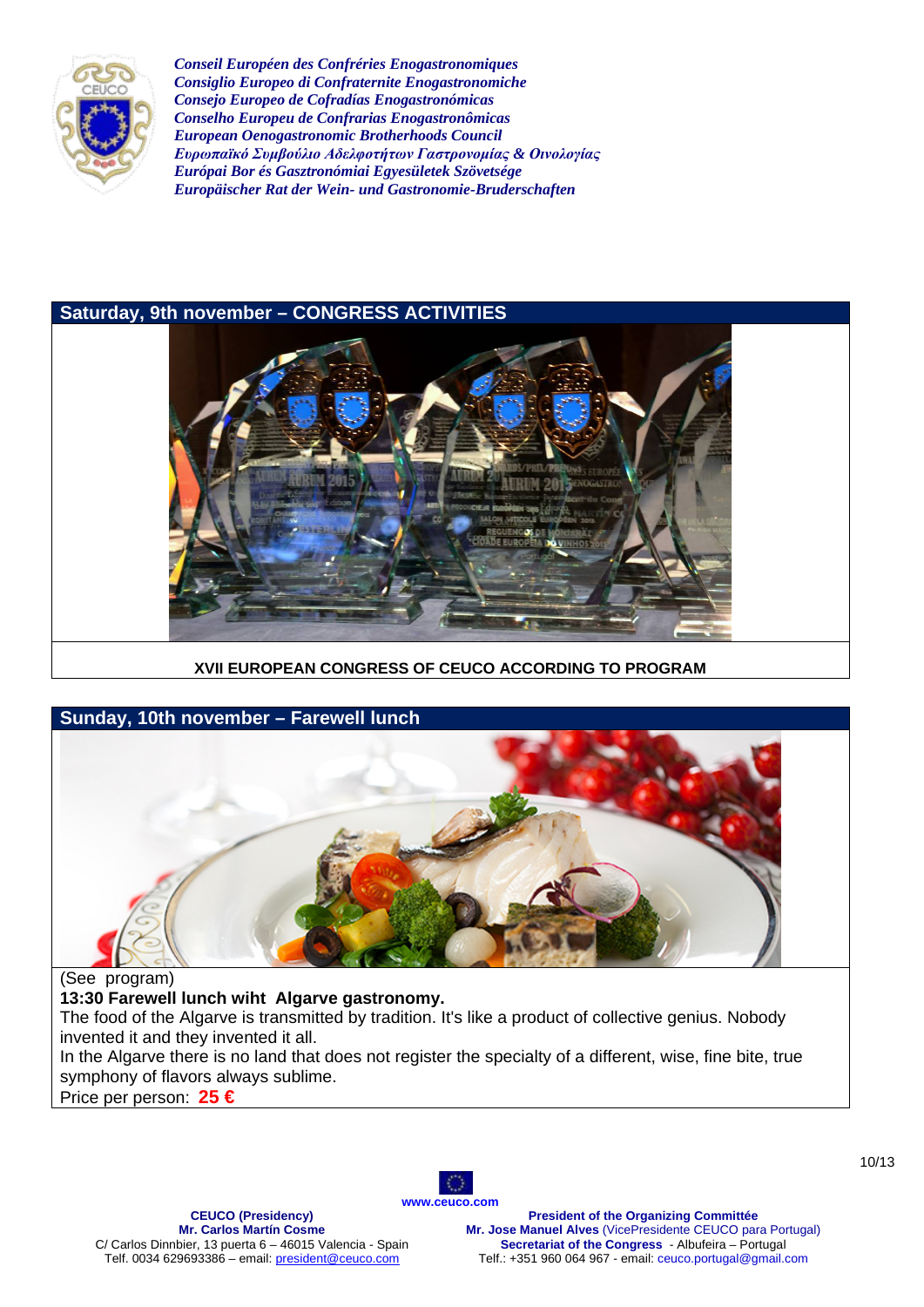

#### **XVII EUROPEAN CONGRESS OF OENOGASTRONOMIC BROTHERHOODS Albufeira (Algarve), 8th-9th-10th NOVEMBER 2019**

### **Registration Form - Accomodation request and Tours** e-mail to: **[ceuco.portugal@gmail.com](mailto:ceuco.portugal@gmail.com)**

(Please, fill in capital letters and check the options)

| Country                                                                     |  |                                                                          |        |               |               |                                                              |
|-----------------------------------------------------------------------------|--|--------------------------------------------------------------------------|--------|---------------|---------------|--------------------------------------------------------------|
| <b>Brotherhood / Association</b>                                            |  |                                                                          |        |               |               |                                                              |
| <b>MEMBER OF CEUCO O DI YES O DI NO (INDISPENSABLE INFORMATION)</b>         |  |                                                                          |        |               |               |                                                              |
| Brothehoods not membres of CEUCO - (Subject to availability by CEUCO)       |  |                                                                          |        |               |               |                                                              |
| Surname                                                                     |  |                                                                          |        |               | Name          |                                                              |
| Address                                                                     |  |                                                                          |        |               |               |                                                              |
| Zip Code                                                                    |  | City                                                                     |        |               |               |                                                              |
| Telephone                                                                   |  |                                                                          | Mobile |               |               |                                                              |
| Fax                                                                         |  |                                                                          | E-mail |               |               |                                                              |
| Product presented to<br>promote and taste in the<br>exhibition of 9.11.2019 |  |                                                                          |        |               |               |                                                              |
| <b>Products</b>                                                             |  |                                                                          |        |               |               | Exhibition of products days 8, 9 and 10 $\Box$ YES $\Box$ NO |
| Cooking is needed?<br>$\Box$ yes                                            |  | ⊟ no                                                                     |        | Refrigerator? | $\square$ yes | $\Box$ no                                                    |
| Sunday 10.11.2019                                                           |  | Lunch (optional) with Algarve gastronomy (opcional, 25 euros per person) |        |               |               |                                                              |
|                                                                             |  | $\Box$ yes $\Box$ no - Number of persons (                               |        |               |               |                                                              |
| <b>Notes</b>                                                                |  |                                                                          |        |               |               |                                                              |
| <b>Accomodation and Tour-packages</b>                                       |  |                                                                          |        |               |               |                                                              |

| Arrival date | / 2019   Departure date         | 2019<br>Number of persons         |  |  |  |
|--------------|---------------------------------|-----------------------------------|--|--|--|
| Hotel        | □ Hotel Real Sta. Eulália ***** | コ Hotel Real Bellavista****       |  |  |  |
| Room         | Number of single rooms:         | Number of double rooms:           |  |  |  |
|              |                                 | Number of double rooms Vista Mar: |  |  |  |

| Tour packages and dinner of 8.11.2019            | х |     | <b>Number of persons</b> |
|--------------------------------------------------|---|-----|--------------------------|
| <b>Monday 4th November- TOUR TO TAVIRA</b>       |   | 48€ |                          |
| Tuesday 5th November - TOUR TO SAGRES AND LAGOS  |   | 58€ |                          |
| Wednesday 6th November - TOUR TO ALBUFEIRA       |   | 48€ |                          |
| Thursday 7th November - TOUR TO QUINTA DOS VALES |   | 58€ |                          |
| Friday 8th November - EVENT IN ALBUFEIRA         |   | 26€ |                          |
| Friday 9th November - WELCOME DINNER             |   | 30€ |                          |
| <b>Sunday 10th November FAREWELL LUNCH</b>       |   | 25€ |                          |

Inscriptions  $\begin{array}{c|c|c|c|c|c} \n\hline\n\epsilon & \multicolumn{3}{c}{\text{Hotes}} & \multicolumn{3}{c}{\text{Hotes}} & \multicolumn{3}{c}{\text{Hence}} & \multicolumn{3}{c}{\text{Ione}} & \multicolumn{3}{c}{\text{Ione}} & \multicolumn{3}{c}{\text{Ione}} & \multicolumn{3}{c}{\text{Ione}} & \multicolumn{3}{c}{\text{Ione}} & \multicolumn{3}{c}{\text{Ione}} & \multicolumn{3}{c}{\text{Ione}} & \multicolumn{3}{c}{\text{Ione}} & \multicolumn{$ Transfert to Airport – Number of persons ( ) € **Total** €

**What is not specified in the program will be object of budget in the moment of the inscription** Booking deadline: **OCTOBER, 18th 2019**

Requests (inscriptions, accommodation, tours, etc.) will be confirmed after being paid

Place and date: …………………………………… Signature: ….…………………………

**You can pay by credit card (see next page)**

**You can register online at: www.congresso.ceuco-portugal.com**

C) **[www.ceuco.com](http://www.ceuco.com/)**

**CEUCO (Presidency) Mr. Carlos Martín Cosme** C/ Carlos Dinnbier, 13 puerta 6 – 46015 Valencia - Spain Telf. 0034 629693386 – email[: president@ceuco.com](mailto:president@ceuco.com)

**President of the Organizing Committée Mr. Jose Manuel Alves** (VicePresidente CEUCO para Portugal) **Secretariat of the Congress** - Albufeira – Portugal Telf.: +351 960 064 967 - email: ceuco.portugal@gmail.com

11/13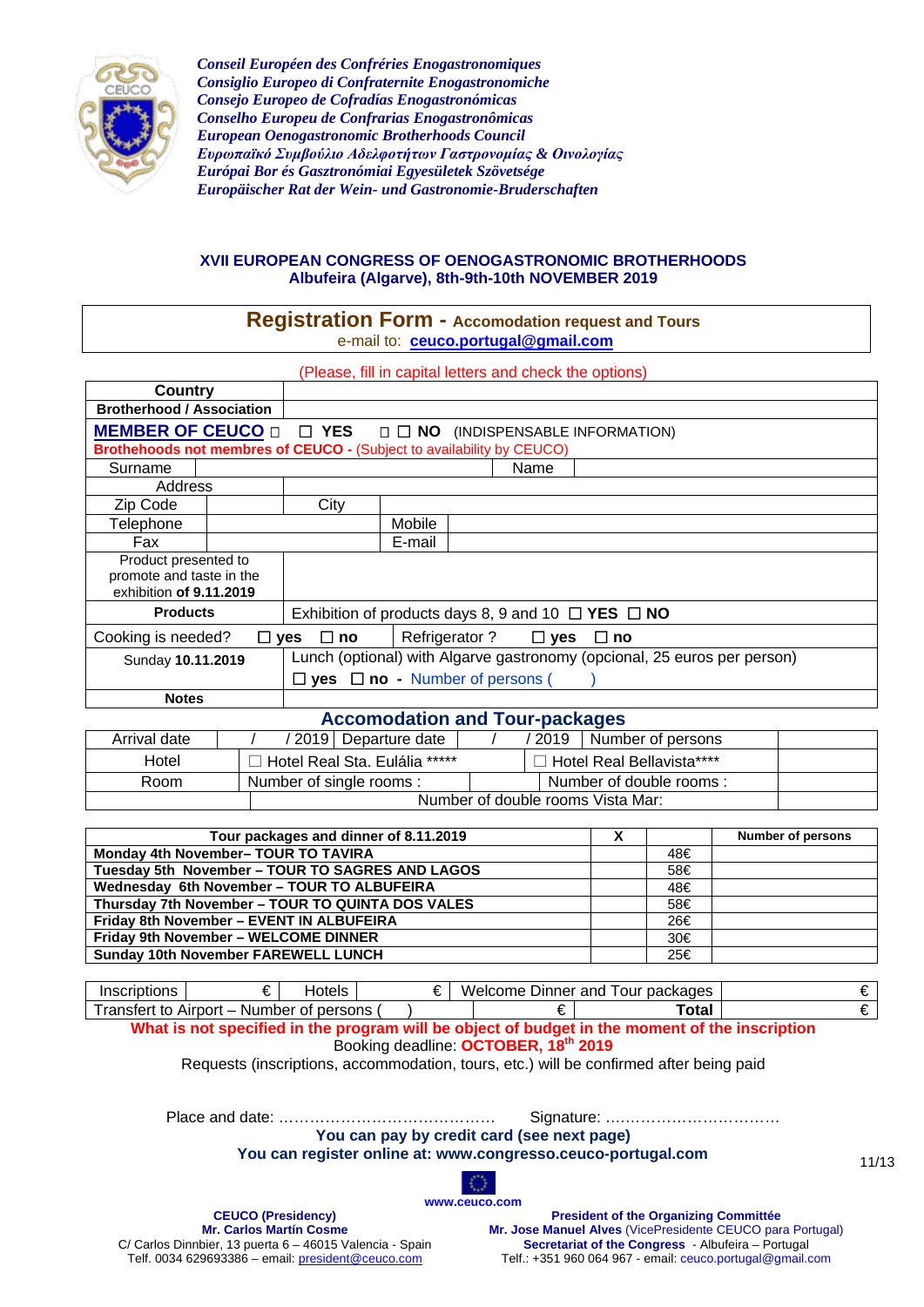

# **TRASFER TO ALBUFEIRA FROM AND TO THE AIRPORTS (OPTIONAL)**

**The Organisation puts to disposal a service of buses of "arrival and departure" from the airports of LISBON or SEVILLE to the hotel and from the hotel to the airport, for the inscriptions until 15th july to the price of 28 euros per person (included the two distances "go and return"), after 15the july 38 euros. And from the airport of FARO to the price of 14 euros until 15th july (included the two distances "go and return") and after 15th july to the price of of 24 euros, for a minimum of 25 people and subject to schedules of the Organisation. The prices indicated are per person.**

### **TRANSFER REQUEST FROM/TO THE AIRPORT- ALBUFEIRA**  $\Box$  **TYES**  $\Box$  **TO NO**

| NUMBER OR PEOPLE ____________go and return                                                                |  |  |
|-----------------------------------------------------------------------------------------------------------|--|--|
| <b>AIRPORT OF ARRIVAL:</b> $\Box$ Faro $\Box$ Lisboa $\Box$ Sevilla - Company: ________ Flight: ______    |  |  |
| <b>AIRPORT OF DEPARTURE:</b> $\Box$ Faro $\Box$ Lisboa $\Box$ Sevilla - Company: _________ Flight: ______ |  |  |
|                                                                                                           |  |  |
| Arrival date: / / / 2019 Arrival timetable: / / / 2019                                                    |  |  |
| Departure date: 1 / 2019 Departure timetable: 1 / 2019                                                    |  |  |

**FORM OF PAYMENT (BANK TRANSFER) IMPORTANT: Send a transfer copy by fax or e-mail to the Congress Secretary, including the people and the name of the corresponding Brotherhood.** 

| <b>Bank Info</b>                            |                                    |  |
|---------------------------------------------|------------------------------------|--|
|                                             | Número de conta bancaria           |  |
| <b>Confraria dos Gastrónomos do Algarve</b> | <b>Banco Millennium</b>            |  |
| R. Padre Evaristo do Rosário Guerreiro, 11  | NIB 0033 0000 453005764450 5       |  |
| 8500 Portimão                               | IBAN:PT50.0033.0000.45300576445.05 |  |
| <b>PORTUGAL</b>                             | <b>SWIFT/BIC: BCOMPTPL</b>         |  |

#### **FORM OF PAYMENT (CREDIT CARD)**

**Credit card:** Ask the Organizing Committee for a link to make the payment secure. **Multibank:** Ask the Organizing Committee for instructions.

For security reasons, send this information exclusively by e-mail to: [ceuco.portugal@gmail.com](mailto:ceuco.portugal@gmail.com)

Place and date: .......................................... Signature: .... ... ....... ...... ........ .....................

**You can register online at: www.congresso.ceuco-portugal.com**

**[www.ceuco.com](http://www.ceuco.com/)**

12/13